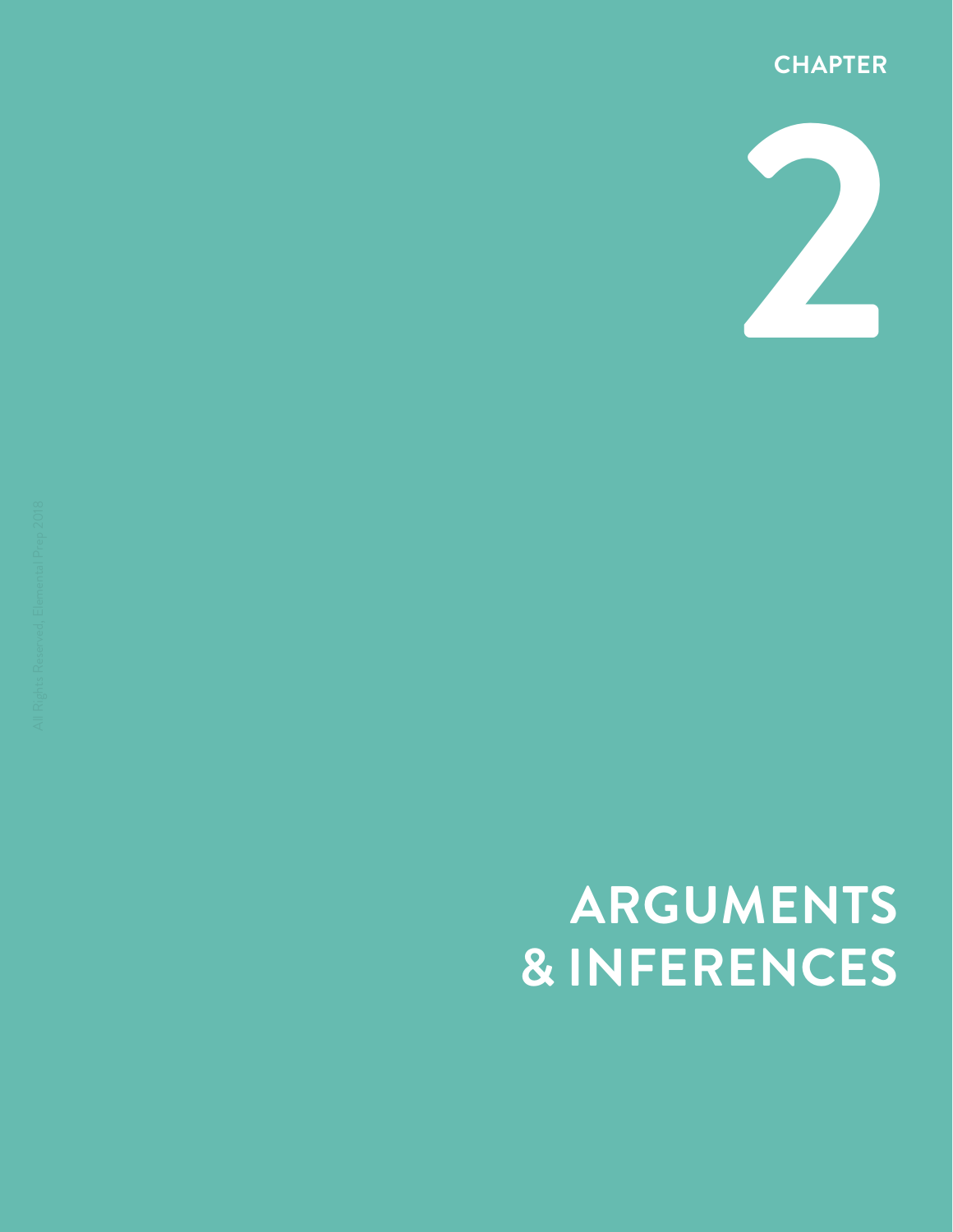## **So, an Argument** THE CENTERPIECE OF LOGICAL REASONING

In Logical Reasoning, arguments are the single most important concept you need to understand on an in-depth level. We will spend a lot of this book talking about different mistakes in argumentation. We will learn to manipulate arguments. But first, you have to have a crystal clear understanding of what an argument is. •

### ARGUMENTS ARE PREMISES AND CONCLUSIONS

Arguments are quite simple at their core. An argument is made up of two things: premises and conclusions.

PREMISES SUPPORT<br>CONCLUSIONS.

Premises are the evidence.

RELY ON PREMISES. Conclusions are the claim.

**That's it.** Arguments are just premises and conclusions. They have a lot of complicated baggage that we'll introduce soon, but at their core, arguments are always this simple. CONCLUSIONS

#### HARK, A SIMPLE ARGUMENT

Imagine you're building a table made of blocks to keep a delicious piece of cake off the floor (you live a very interesting life in this example).

Your blocks are **solid**. They aren't going anywhere. These are your **premises**.

Your cake is squishy and **fragile**. It needs to be held up off the floor because it can't fend for itself. This is your **conclusion**.

| ${CAKE}$        | $\leftarrow$ Conclusion (squishy claims) |  |  |
|-----------------|------------------------------------------|--|--|
| [BLOCK] [BLOCK] | $\leftarrow$ Premises (solid facts)      |  |  |

The cake is only safe from the floor because you arranged your blocks *exactly* right. Conclusions are worthless and delicious like this too. They can't keep themselves off the floor. If left to their own devices, conclusions would run amok on the floor and we'd never get anything done. **Conclusions need to be supported by premises to be worth anything.**

Let's dive into premises and conclusions. Make sure this sinks in. If you don't understand premises and conclusions, you won't be able to follow the rest of this book or succeed at LR.

•

chapter.

The most common type of stimulus in Logical Reasoning is the Argument. The second most common stimulus is the Premise Set. You will learn the tools to handle both of them in this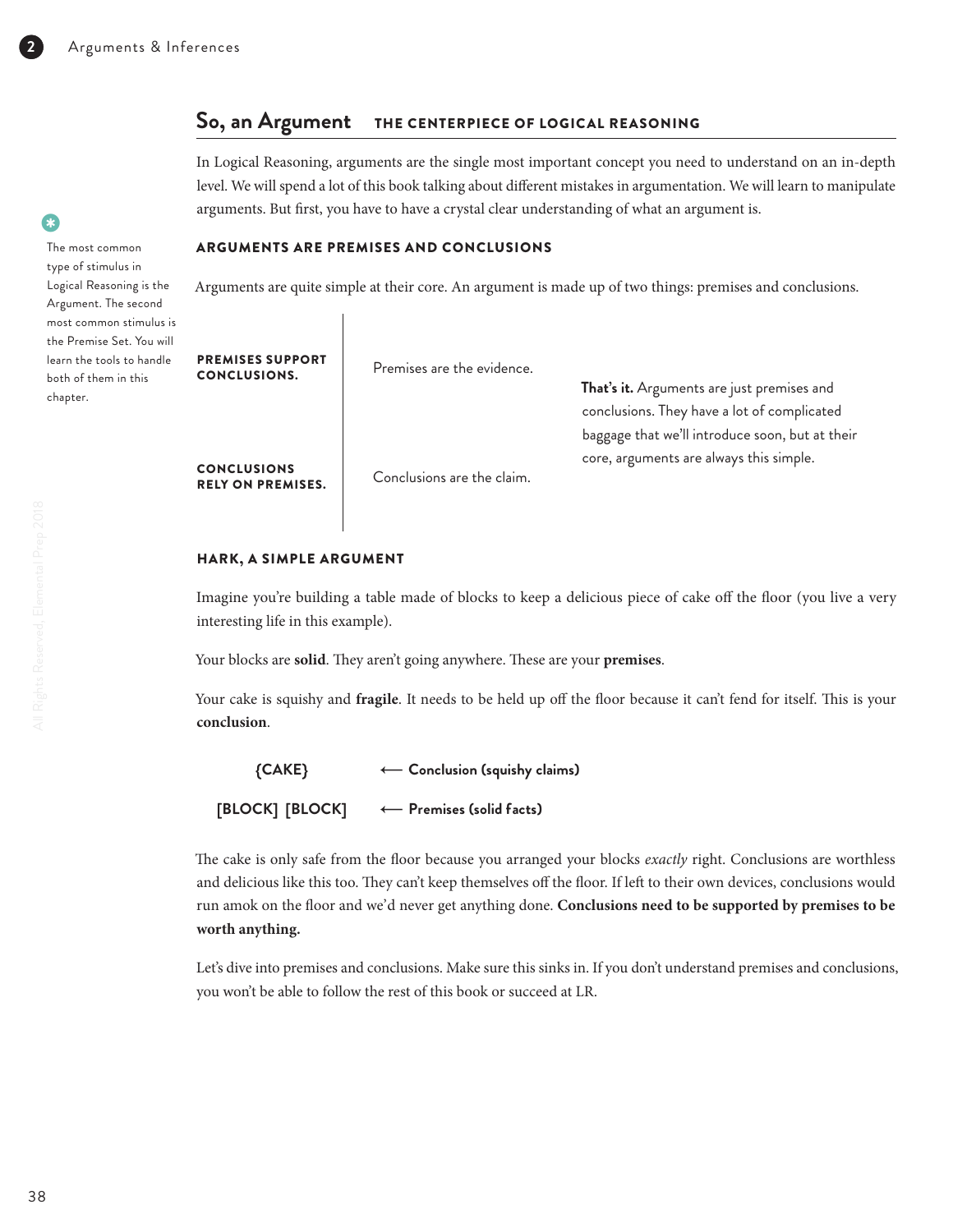# **Premises** STATEMENTS OF FACT

Premises are just the facts, the evidence. They describe how the world is. We accept premises. We don't question their truth.

| <b>THINGS PREMISES ARE</b>                                                                    | <b>THINGS PREMISES ARE NOT</b>                                  |
|-----------------------------------------------------------------------------------------------|-----------------------------------------------------------------|
| Premises are the building blocks that allow us to make<br>interesting claims about the world. | Premises are not questionable.                                  |
| Premises are the infrastructure of arguments.                                                 | Premises are not dependent on the conclusion or<br>one another. |
| Premises do the argument's heavy lifting.                                                     | Premises don't need anything to support them.                   |

In the real world, we often argue by attacking the truth of our opponent's premises. For instance:

*"You said that we won't be late to the bonanza because you've never been late before and there's no traffic. But there is traffic! And you were late to another bonanza last week!"*

This example questioned the truth of two premises, being late before and no traffic. While this is fine to do in real life, the LSAT doesn't let you off that easy; it's way more awesome than that. **If you want to get the questions right, don't worry about debating the truth of the premises.** The correct answer almost never questions the truth of a premise. Instead, you should focus on how the premises fit together. That's what will lead you directly to the correct answer. Premises are defined by their *relationship* to the conclusion.

These words typically introduce premises:

# PREMISE INDICATORS *because for since as given that*

**Memorize this list.**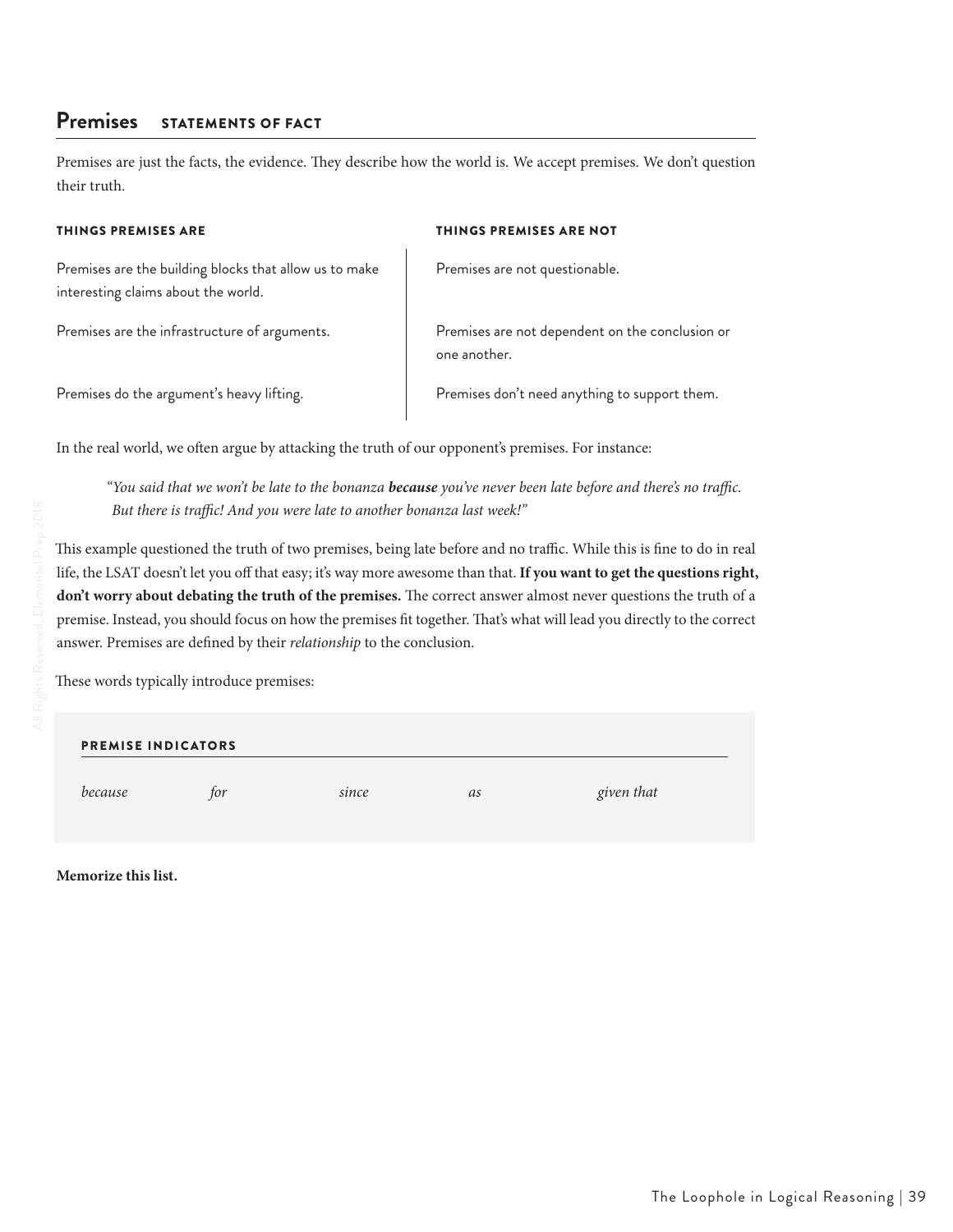## **Conclusions** CLAIMY JUDGMENTS THAT ARE USUALLY WRONG

Conclusions are the judgments the author makes. They are the main event. Conclusions are built upon the arrangement of premises.

Conclusions are where the author goes out on a limb. The author takes what's been given in the premises and infers something new in the conclusion.

Conclusions are based on premises. They rely on the premises.

**Conclusions are the part of the argument you question.**  They are where things get interesting.

**REMEMBER!** *Arguments are all about the relationship between the conclusion and its premises.*

These words typically introduce conclusions:

| <b>CONCLUSION INDICATORS</b> |             |                 |    |
|------------------------------|-------------|-----------------|----|
| therefore                    | accordingly | consequently    | so |
| thus                         | hence       | it follows that |    |

#### **Memorize this list.**

Here are a few examples of how the premise and conclusion indicators function:

| Monica claimed to have caused the extinction             | <b>Since</b> Monica claimed to have caused the   |
|----------------------------------------------------------|--------------------------------------------------|
| of the dinosaurs and everything Monica claims            | extinction of the dinosaurs and everything       |
| is always true. <b>Therefore</b> , Monica is responsible | Monica claims is always true, Monica is          |
| for the extinction of the dinosaurs.                     | responsible for the extinction of the dinosaurs. |

Both these statements mean the exact same thing, even though the premise and conclusion indicators are different!

Use the premise and conclusion indicators to guide yourself through arguments. When indicators are present, they are a reliable way to identify argument parts. However, the aim of this book is to change the way you think. I don't want you to *just* perform a little seek-and-find game to locate the indicators on every stimulus. That would leave you to throw your hands up in frustration when the indicators are absent.

**The indicator words will not always be there to indicate what part of the argument every statement is.** Instead of just looking for indicator words, go deeper. Ask yourself about the personality of the statements. Are they facts or claims? This lets you engage with the argument on an analytical level, which is the key to success in Logical Reasoning.

3 •

> No, but seriously, memorize your premise and conclusion indicators.

#### THINGS CONCLUSIONS ARE THINGS CONCLUSIONS ARE NOT

Conclusions are not necessarily ironclad. **The premises are usually not arranged well enough to prove the conclusion.**

Conclusions can't just live on their own. They are dependent on the premises.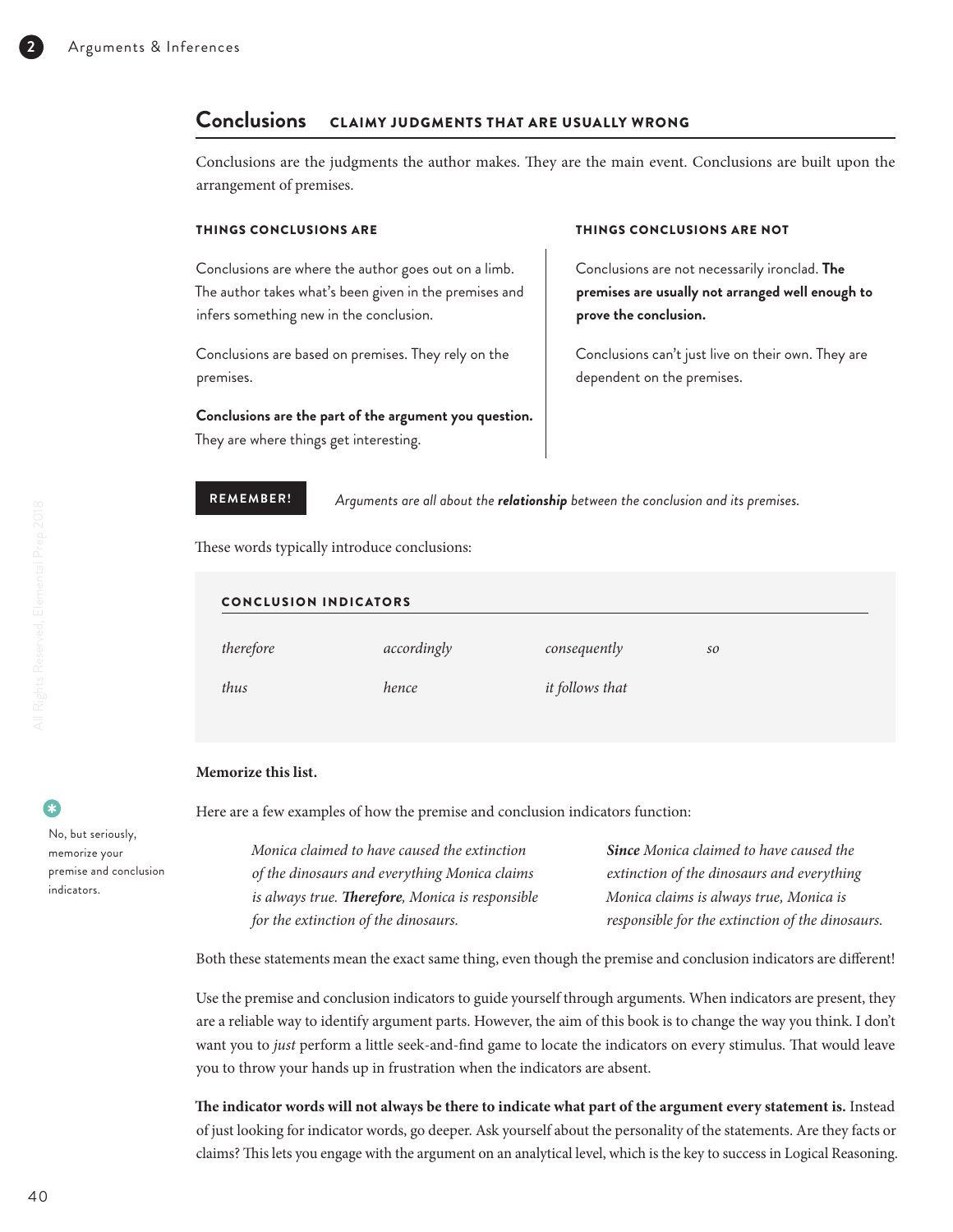# **Valid Conclusions & Invalid Conclusions**

Now that we have the basics of premises and conclusions, let's enter into the realm of good and bad. **Not all conclusions are created equal.**

## VALID CONCLUSIONS = PROVEN

Some conclusions are sturdily supported. We call these beautiful starships valid conclusions. A valid conclusion must be true, if its premises are true. Since we always assume our premises to be true, **a valid conclusion is one that must be true.** That's right; valid conclusions *have to be* true. They're provable. 100%. No question. No wiggle room.

Let's look at a few simple valid conclusions:

| <b>PREMISE1</b>         | Avocados and gingerbread both contain nitrogen.     |
|-------------------------|-----------------------------------------------------|
| <b>PREMISE 2</b>        | Nitrogen is an element.                             |
| <b>VALID CONCLUSION</b> | Avocados and gingerbread have an element in common. |

**Notice the bolded overlapping term, nitrogen, in the two premises. This point of similarity is an interlocking point.** The interlocking point lets us create something new by combining both things we know about nitrogen into one sentence. That's what our valid conclusion did — it combined. This is a great introductory way to come up with valid conclusions: **Look for a common term between two premises and figure out what that repetition allows you to conclude.** In this case, I basically just replaced the word "nitrogen" in the first premise with the definition of nitrogen supplied in the second premise.

| <b>PREMISE1</b>         | Rishad is <b>10 inches tall</b> .                               |
|-------------------------|-----------------------------------------------------------------|
| <b>PREMISE 2</b>        | Prejudice toward those under 12 inches tall is never justified. |
| <b>VALID CONCLUSION</b> | Prejudice toward Rishad is never justified.                     |

This is a slightly more complex example of a valid conclusion. We don't see any exact phrases repeated between the premises, but we can see that the state of affairs from the first premise, being 10 inches tall, fits into the category outlined in the second premise. That's our bolded interlocking point. Since Rishad is 10 inches tall, he fits into the under 12 inches tall category and the judgment associated with that category applies to him. The conclusion just applies the "prejudice never justified" standard to Rishad.

| <b>PREMISE1</b>         | Maya won't eat grapefruit.                                                           |
|-------------------------|--------------------------------------------------------------------------------------|
| <b>PREMISE 2</b>        | Only those who always eat grapefruit will be committed to the mental<br>institution. |
| <b>VALID CONCLUSION</b> | Maya will not be committed to the mental institution.                                |

This is our most advanced example of a valid conclusion for now. The interlocking point here is more stealthy than in our previous two examples. Maya won't eat grapefruit and only those who always eat grapefruit go to the mental institution. By refusing to eat grapefruit, Maya doesn't let herself fall into the category of people who always eat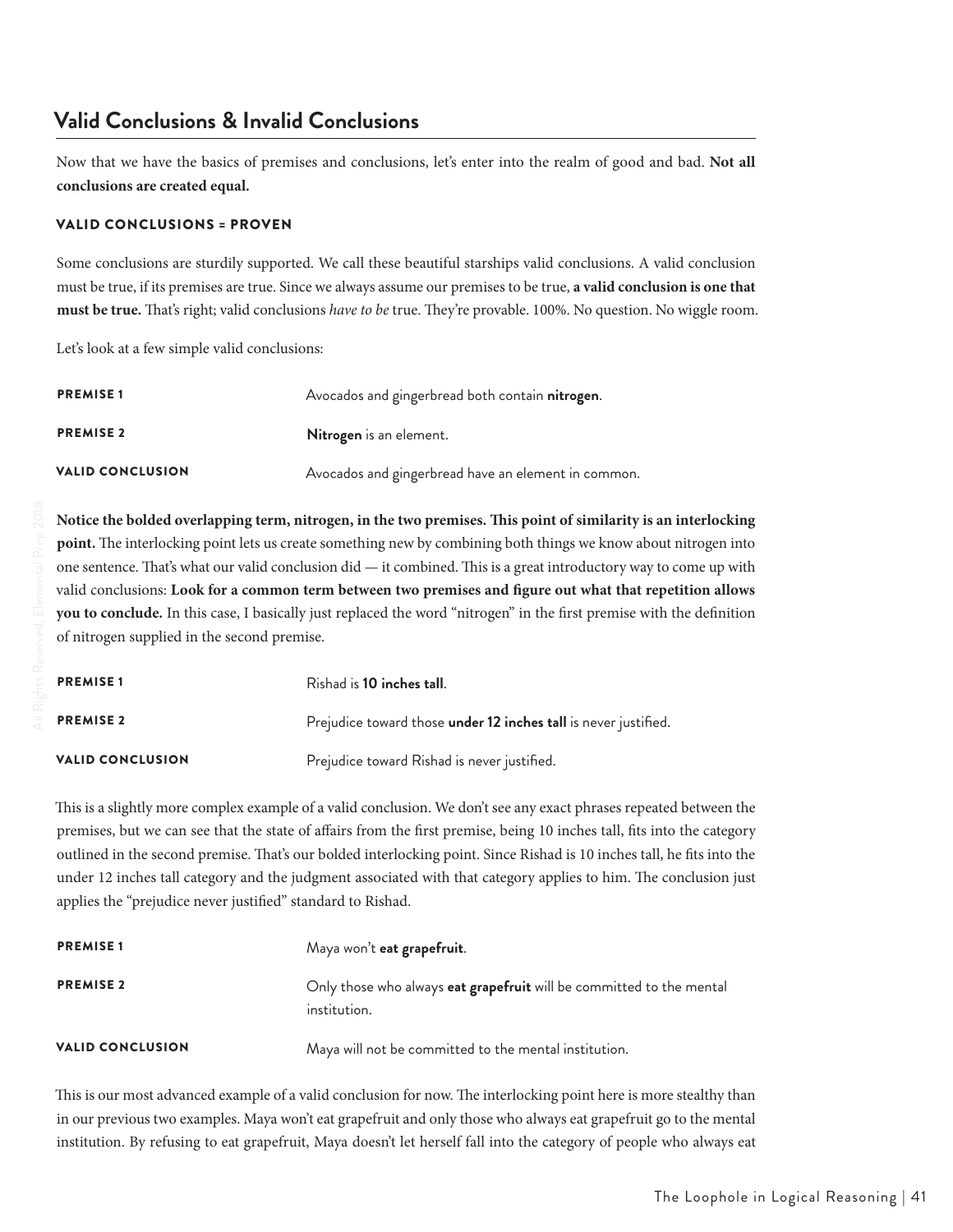it, right? So, Maya is not in the always-eat category outlined in the second premise. Now, *only* the people in the always-eat category go to the mental institution. If Maya isn't in the category, she can't go.

Check out a simpler example for a second: Imagine that only people wearing red were allowed into a party. You show up wearing teal. Obviously, you aren't allowed into the party (unless you know someone on the inside… because life isn't nearly as fair as the LSAT). This Maya situation is exactly the same as the party example; it's just dressed in slightly fancier language. Our job as LSAT masters is to see through the language to the simple construct lying underneath.

Awesome! Now that we've walked through a few valid conclusions, let's zoom out a little bit. **On the LSAT, most conclusions are invalid**, meaning most arguments you'll encounter are invalid arguments. We'll get to invalid conclusions in a minute, but the valid conclusions we've been talking about are going to be a big part of our LSAT experience in another context. That's because **valid conclusions have a twin called an Inference,** which is not part of an argument and is much more frequently encountered on the LSAT. The same sentence can be called an Inference or a valid conclusion based solely on context.

#### INFERENCES VS. VALID CONCLUSIONS

**Valid conclusions** are always presented as **part of an argument**, like so:

*Avocados and gingerbread both contain nitrogen. Since nitrogen is an element, avocados and gingerbread have an element in common.*

**Inferences**, on the other hand, are **not part of an argument**. Inferences are something we come up with ourselves from a Premise Set. This is what the same information would look like as an Inference:

*Avocados and gingerbread both contain nitrogen. Nitrogen is an element.*

**INFERENCE** Avocados and gingerbread have an element in common.

**An Inference is a valid conclusion you design yourself, not a conclusion inside an argument.** Isn't it amazing how the exact same information can be two different things based only on context? The LSAT will often ask you to design an Inference from a Premise Set in the exact same way we just did. That Inference will be the correct answer to many questions.

### INVALID CONCLUSIONS = NOT PROVEN

**Invalid conclusions are the LSAT's bread and butter.** Seriously, the vast majority of our time in Logical Reasoning is spent handling invalid conclusions. There are approximately infinity ways to go wrong when making an argument, and they are all super funny and awesome. Let's start exploring invalid conclusions with the premises we used to create valid conclusions.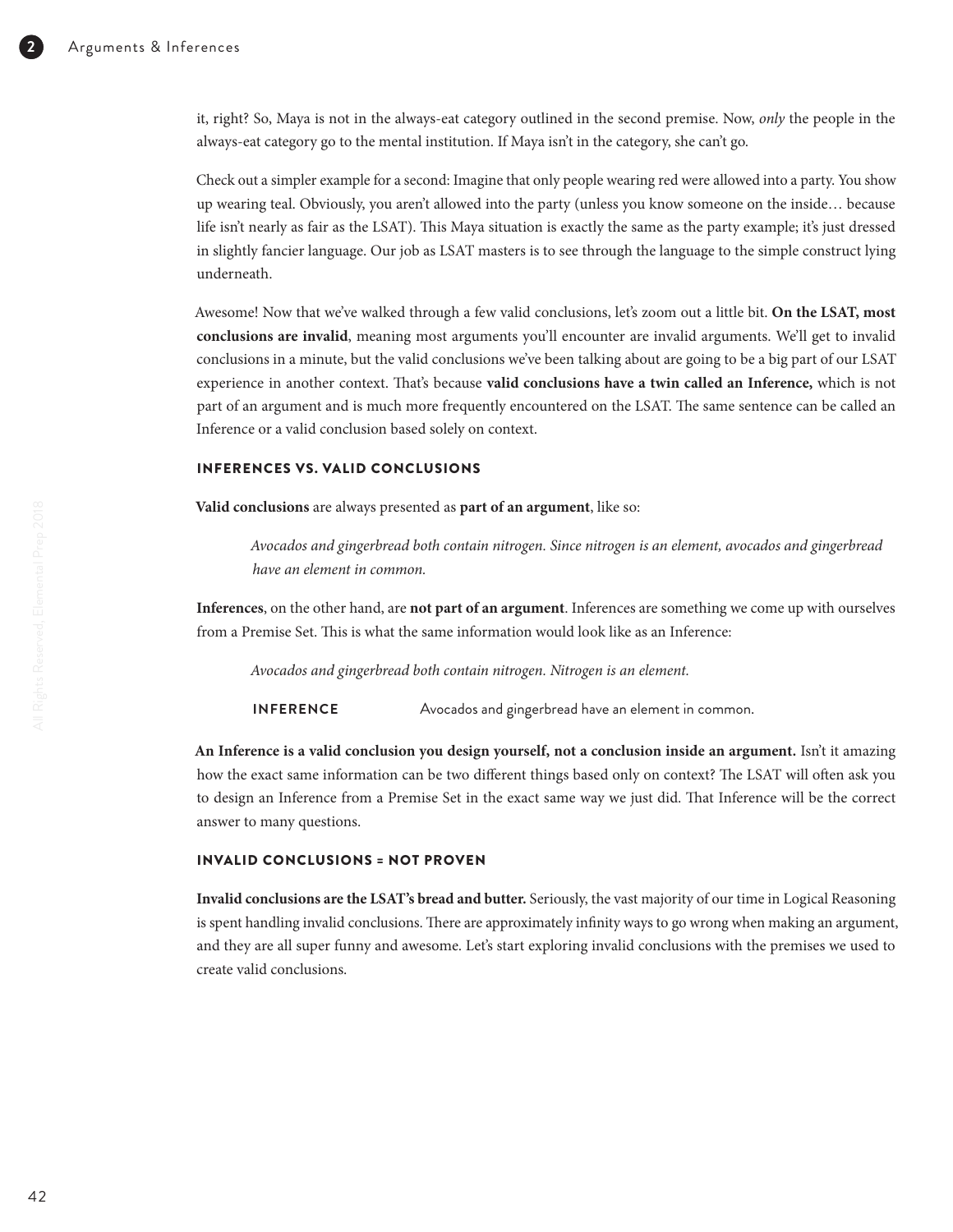| <b>PREMISE1</b>            | Avocados and gingerbread both contain nitrogen.      |
|----------------------------|------------------------------------------------------|
| <b>PREMISE 2</b>           | Nitrogen is an element.                              |
|                            | Avocados and gingerbread are the same food.          |
|                            | Avocados and gingerbread taste the same.             |
| <b>INVALID CONCLUSIONS</b> | Avocados and gingerbread have most things in common. |
|                            | Avocados and gingerbread are similar.                |
|                            | Avocados and gingerbread are both natural.           |

Notice how I came up with a ton of invalid conclusions. To come up with an invalid conclusion, you just say whatever you feel. Don't worry about whether it's reasonable. The more unreasonable, the better! This is exactly what the test writers do with most stimuli containing arguments. They're just saying whatever they feel in the conclusion. In designing these invalid conclusions, I tried to not go too out there. I chose conclusions that someone could hypothetically come up with and believe.

Let's look at why each invalid conclusion is not ironclad proven. We'll do this by objecting to each conclusion. Our objections are designed to be super powerful; they call attention to a specific situation where the conclusion falls apart. These super-powered objections are called **Loopholes**.

| <b>LOOPHOLE</b>                                                                                                                                                                                                 | mention of Loopholes<br>and Inferences. You're |
|-----------------------------------------------------------------------------------------------------------------------------------------------------------------------------------------------------------------|------------------------------------------------|
| What if just because you have an element in common doesn't mean you're<br>the same food? Avocados and gingerbread could be different in every other<br>way.                                                     | going to design plenty<br>these yourself soon. |
| What if having nitrogen in common doesn't necessarily affect taste at all?                                                                                                                                      |                                                |
| What if we only know they have one thing in common? Let's not generalize<br>that out to a bunch more things.                                                                                                    |                                                |
| What if nitrogen is one of many elements in avocados and gingerbread?<br>Having one element in common isn't enough to justify calling the two things<br>similar. Everything else about them could be different. |                                                |
| What if the nitrogen in avocados and gingerbread isn't even naturally<br>derived? And even if the nitrogen is natural, everything else in avocados and<br>gingerbread could be artificial.                      |                                                |
|                                                                                                                                                                                                                 |                                                |

Take a second to notice the critical instinct present in these Loopholes. **We're questioning authority.** We're putting every conclusion to the "What if?" test. This is the attitude you'll have toward every argument in Logical Reasoning. **Valid conclusions aren't vulnerable to reasonable Loopholes. Invalid conclusions are.**

•

8

Remember, pay special attention to every

 $of$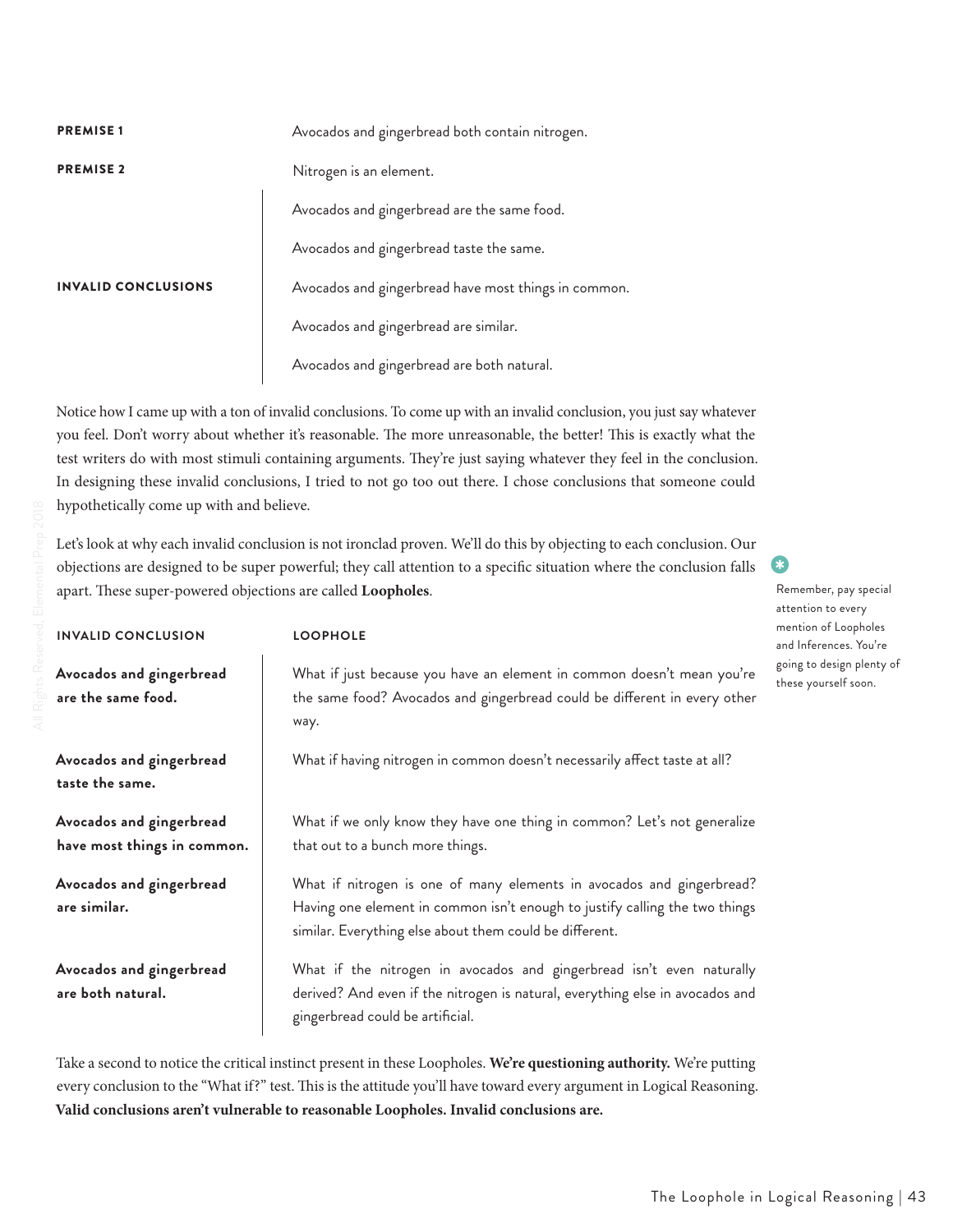Now, let's look at our next example:

| <b>PREMISE1</b>            | Rishad is 10 inches tall.                                       |
|----------------------------|-----------------------------------------------------------------|
| <b>PREMISE 2</b>           | Prejudice toward those under 12 inches tall is never justified. |
|                            | Rishad is short.                                                |
|                            | We can be prejudiced toward people over 12 inches tall.         |
| <b>INVALID CONCLUSIONS</b> | Rishad would be hurt by prejudice.                              |
|                            | Prejudice is a bad thing.                                       |
|                            | We should be nice to Rishad.                                    |

OK, let's explore why each of these conclusions is invalid:

| <b>INVALID CONCLUSION</b>                                  | <b>LOOPHOLE</b>                                                                                                                                                                                                                                                                                                                                                          |
|------------------------------------------------------------|--------------------------------------------------------------------------------------------------------------------------------------------------------------------------------------------------------------------------------------------------------------------------------------------------------------------------------------------------------------------------|
| Rishad is short.                                           | What if I'm talking about my cat named Rishad? In that case, Rishad is a<br>perfectly normal height. Always assume there is something being left out of<br>what the author chooses to present to you. What the stimulus doesn't say is<br>almost more important than what it does say.                                                                                   |
| We can be prejudiced toward<br>people over 12 inches tall. | What if we don't know anything about people over 12 inches tall? The second<br>premise only gives us information about what to do with those under 12<br>inches tall. We have no clue what the rules are for people over 12 inches tall.<br>Never assume the opposite judgment holds for the opposite of the group<br>being discussed.                                   |
| Rishad would be hurt by<br>prejudice.                      | What if we can't predict Rishad's feelings? We know that prejudice toward<br>Rishad wouldn't be justified, but we don't know what his reaction would be to<br>that prejudice. We're not allowed to fill in these gaps for the author.                                                                                                                                    |
| Prejudice is a bad thing.                                  | What if prejudice is good in this fantasy world? Rishad could live in a sci-fi<br>dystopia for all we know. From our two premises, we have no information on<br>how good or bad prejudice is. We only know about one case when prejudice is<br>not justified. The premises have to prove the conclusion; outside knowledge<br>about prejudice can't lend a helping hand. |
| We should be nice to Rishad.                               | What if lack of prejudice doesn't mean we have to be nice to Rishad? We<br>know that we shouldn't be prejudiced against Rishad, but we could just ignore<br>Rishad's height and choose to like or dislike him based on his merits as a<br>human/cat.                                                                                                                     |